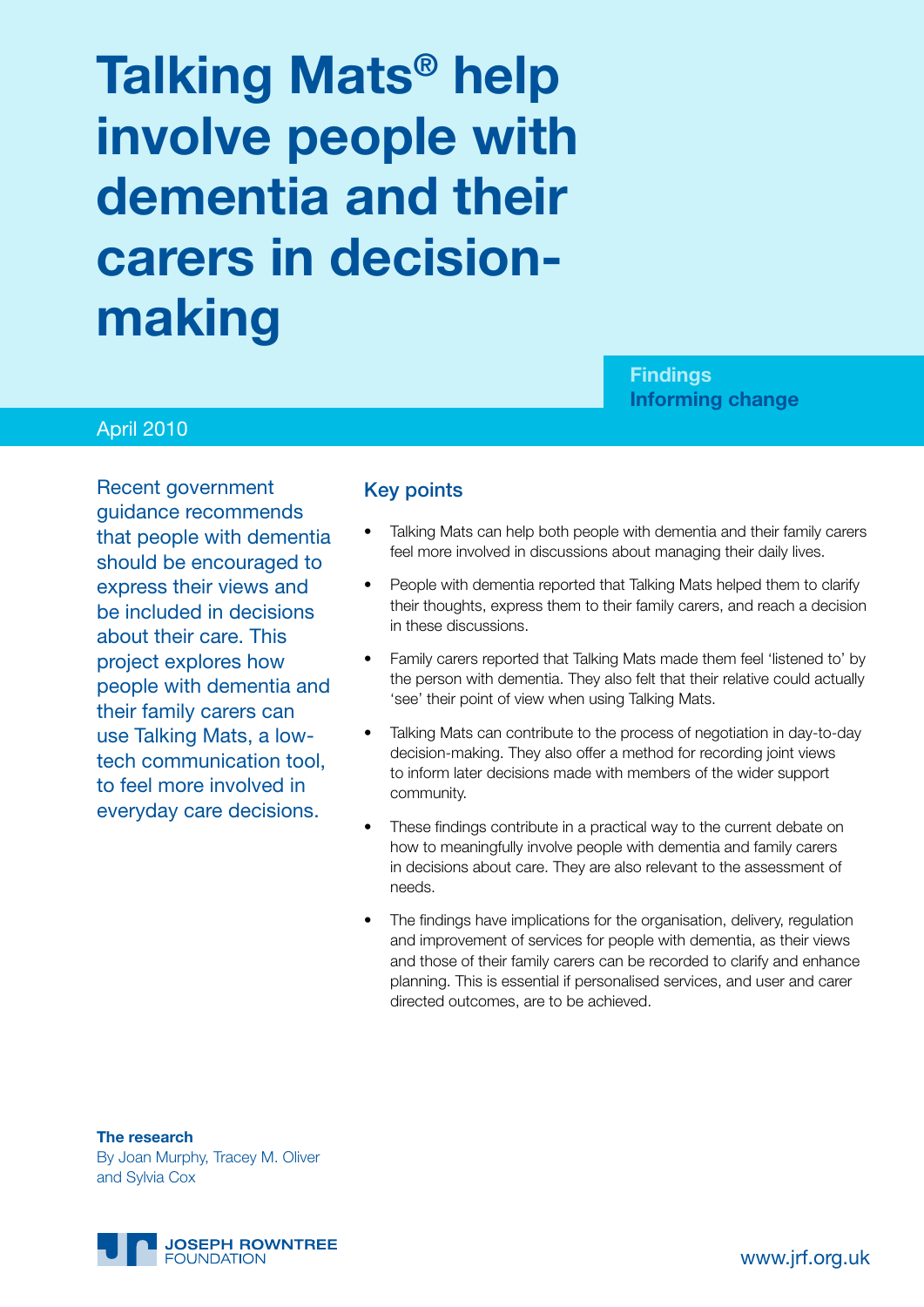## **Background**

Professionals are now encouraged to involve people with dementia in discussions and decisions about their care. Although autonomy is seen as being important in decision-making, it is acknowledged that people with dementia may have difficulty admitting they are having problems due to memory loss and communication difficulties. Many also cannot manage day-to-day activities without some support from others.

This project explores whether people with early and moderate stage dementia and their family carers can use Talking Mats together to help them feel more involved in decisions about managing their daily lives.

Talking Mats is a low-technology communication framework, developed at the University of Stirling, to help people with communication difficulties express their views. A simple system of picture symbols, placed on a textured mat, allows people to indicate their views about various options within a topic by placing the relevant image below a visual scale (see Figure 1).

## Figure 1: Example of a Talking Mat



This example shows a mat completed by a couple discussing how the person with dementia was managing their personal care.

## Talking Mats and involvement in decision-making

The main finding from this study was that people with dementia and their family carers both feel more involved in discussions when using Talking Mats, compared to their usual communication methods. They also feel more satisfied with the outcome of these discussions.

People with dementia reported that Talking Mats clarified their thoughts and enabled them to express their views. The framework allowed them to convey their thoughts to their family carers, and helped them to reach a decision about how they were managing different aspects of their lives.

I found it [Talking Mats] a big help, sometimes I get the words muddled and can't get out what I am trying to say.

It is so difficult to tell [my wife] what I think when I can't remember the words, the pictures could help me a lot.

The mat shows that I am able to do much more than I thought.

I didn't realise how much she is doing in the house.

#### (People with dementia)

A similar pattern was also evident in responses from family carers, who acknowledged the value of Talking Mats in encouraging and maintaining communication.

It [Talking Mats] gives a focus to your conversation, it can be so difficult sometimes to find out what he feels.

I can definitely see a place for it [Talking Mats] when communication really becomes a problem.

#### (Family carers of people with dementia)

An unexpected finding was that, although the people with dementia and family carers both felt more involved in discussions using Talking Mats, the increased feeling of involvement was significantly higher for the family carers. Family carers repeatedly reported feeling 'listened to' by the person with dementia and felt that their loved one could actually 'see' their point of view.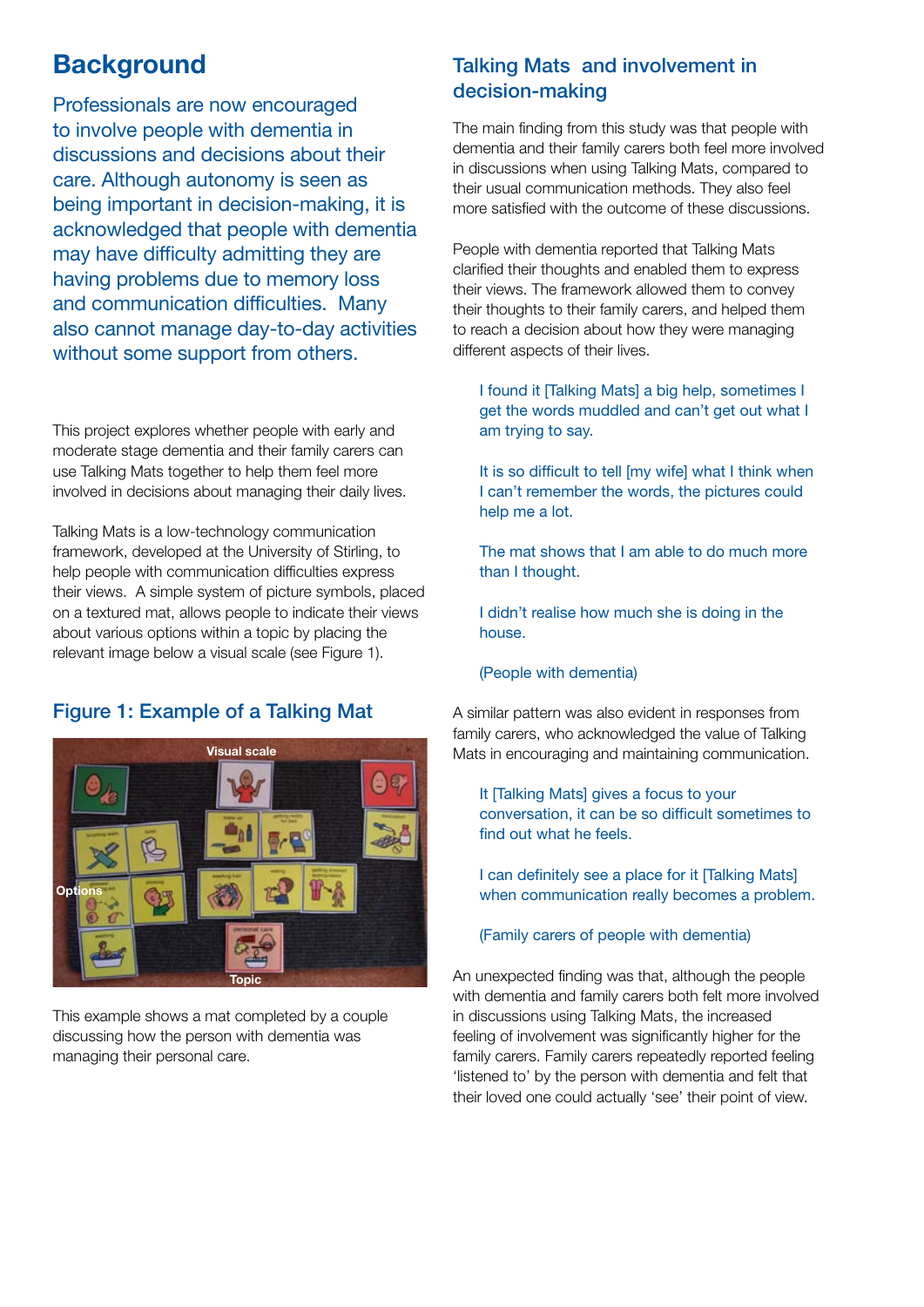[With Talking Mats] it really feels like he is listening to my point of view, even for that moment.

It never seems like he is listening to me, with this I can make him sit down and look at symbols and get him to understand what I am trying to say.

(Family carers of people with dementia)

## Practical implications

The project findings contribute in a practical way to the current debate on how to meaningfully involve people with dementia in decisions about their care. Talking

Mats demonstrates an innovative and positive approach to helping carers and people with dementia discuss the management of everyday activities. For both, 'living well with dementia' involves a complex balancing act between negotiating changing needs and preferences in everyday life, and making choices about current and future support.

Talking Mats provides a framework whereby the needs and views of the person with dementia and their family carer can be articulated and shared. By facilitating such conversations, it may be possible to identify strengths and abilities, correct misperceptions about abilities and preferences, reduce anxiety on the part of both the person with dementia and their family carer,

## Table 2: Relevance of Talking Mats to government recommendations and guidelines

| <b>Document</b>                                                                                                | <b>Recommendations / guidelines</b>                                                                                                                                                                                                                                                                                                                                                                                                                                                                                                                                                                                                                                                                                    |
|----------------------------------------------------------------------------------------------------------------|------------------------------------------------------------------------------------------------------------------------------------------------------------------------------------------------------------------------------------------------------------------------------------------------------------------------------------------------------------------------------------------------------------------------------------------------------------------------------------------------------------------------------------------------------------------------------------------------------------------------------------------------------------------------------------------------------------------------|
| Adults with Incapacity<br>(Scotland) Act (2000)<br>Mental Capacity Act (2005)                                  | Recommends involvement of people with dementia in decision-making.<br>$\bullet$<br>Maintains the rights of individuals to be supported to make their own decisions.<br>$\bullet$<br>Suggests that alternative methods of communication should be used.<br>$\bullet$                                                                                                                                                                                                                                                                                                                                                                                                                                                    |
| National Institute for Health<br>and Clinical Excellence and<br>Social Care Institute for<br>Excellence (2006) | States that people with dementia should:<br>$\bullet$<br>- be involved and in control of their own living arrangements and support on a day-<br>to-day basis:<br>- have their voice heard in person-centred care planning and reviews;<br>- have their voice heard in the regulation, development and improvement of services<br>and support systems;<br>- be involved in decisions about key life choices and transitions; and<br>- be involved in decisions about care and treatment.<br>Encourages professionals to involve people with dementia in discussions and<br>$\bullet$<br>decisions about their care.<br>Recognises the contribution that family carers make and their own need for support.<br>$\bullet$ |
| <b>Commission for Social Care</b><br>Inspection (2006)<br>National Audit Office (2007)                         | Defines a care pathway and sets targets to improve quality of care and outcomes.<br>$\bullet$                                                                                                                                                                                                                                                                                                                                                                                                                                                                                                                                                                                                                          |
| Putting People First,<br>Department of Health (2007)                                                           | Recommends giving more choice and control to people who use services.<br>$\bullet$                                                                                                                                                                                                                                                                                                                                                                                                                                                                                                                                                                                                                                     |
| Carers Strategy, Department<br>of Health (2008b)                                                               | Highlights the need to negotiate the right kind and levels of support that balance the<br>$\bullet$<br>needs and choices of both the person with dementia and their carer.                                                                                                                                                                                                                                                                                                                                                                                                                                                                                                                                             |
| Living well with dementia: A<br>National Dementia Strategy,<br>Department of Health (2009a)                    | Focuses on outcomes in relation to three main themes which involve including the<br>$\bullet$<br>views of people with dementia and their carers:<br>- raising awareness and understanding;<br>- early diagnosis and support; and<br>- living well with dementia.<br>Aims for services to be responsive to the personal needs and preferences of each<br>$\bullet$<br>individual and take account of broader family circumstances (Objective 6).<br>Recognises that family carers are the most important resource for people with<br>$\bullet$<br>dementia and an agreed plan to support their role is essential (Objective 7).                                                                                         |
| Dementia Strategy<br>Consultation Paper, Scottish<br>Government (2009)                                         | Focuses on rights, dignity and personalisation.<br>$\bullet$                                                                                                                                                                                                                                                                                                                                                                                                                                                                                                                                                                                                                                                           |
| National Dementia Action Plan<br>for Wales consultation (2009a)                                                | Includes initiatives to improve choice and control, and the personalisation of care.<br>$\bullet$                                                                                                                                                                                                                                                                                                                                                                                                                                                                                                                                                                                                                      |
| Alzheimer's Society Northern<br>Ireland consultation (2009)                                                    | Pledges that research involving the views of people with dementia will inform the work<br>$\bullet$<br>of the group.                                                                                                                                                                                                                                                                                                                                                                                                                                                                                                                                                                                                   |